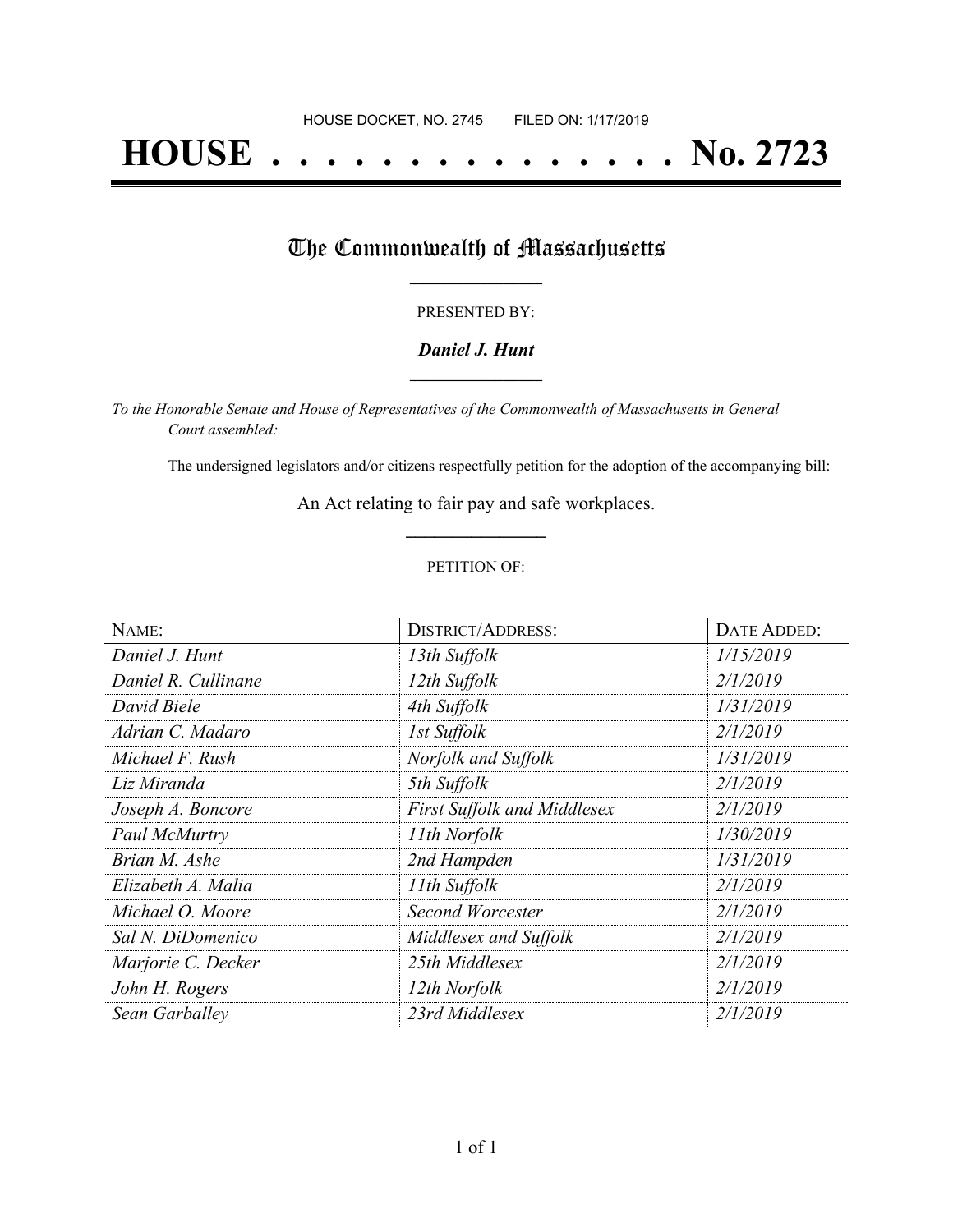## **HOUSE . . . . . . . . . . . . . . . No. 2723**

By Mr. Hunt of Boston, a petition (accompanied by bill, House, No. 2723) of Daniel J. Hunt and others for legislation to further regulate state contracts and sub-contracts. State Administration and Regulatory Oversight.

### The Commonwealth of Massachusetts

**In the One Hundred and Ninety-First General Court (2019-2020) \_\_\_\_\_\_\_\_\_\_\_\_\_\_\_**

**\_\_\_\_\_\_\_\_\_\_\_\_\_\_\_**

An Act relating to fair pay and safe workplaces.

Be it enacted by the Senate and House of Representatives in General Court assembled, and by the authority *of the same, as follows:*

| SECTION 1. (a) As used in this section, the following words shall, unless the context |
|---------------------------------------------------------------------------------------|
|                                                                                       |

2 clearly requires otherwise, have the following meanings:--

3 "Offeror" shall mean the person who has authority to, and does submit an offer to a state

4 agency to enter into any state contract;

5 "State agency" shall have the meaning given the term in section 1 of chapter 29;

6 "State contract" shall mean any contract with a state agency whereby the state agency is

7 obligated to make payment to the contracting party for goods, services, or other work to be

8 delivered or performed under the contract;

9 "State contracting officer" shall mean any person with the authority to enter into a 10 contract on behalf of a state agency;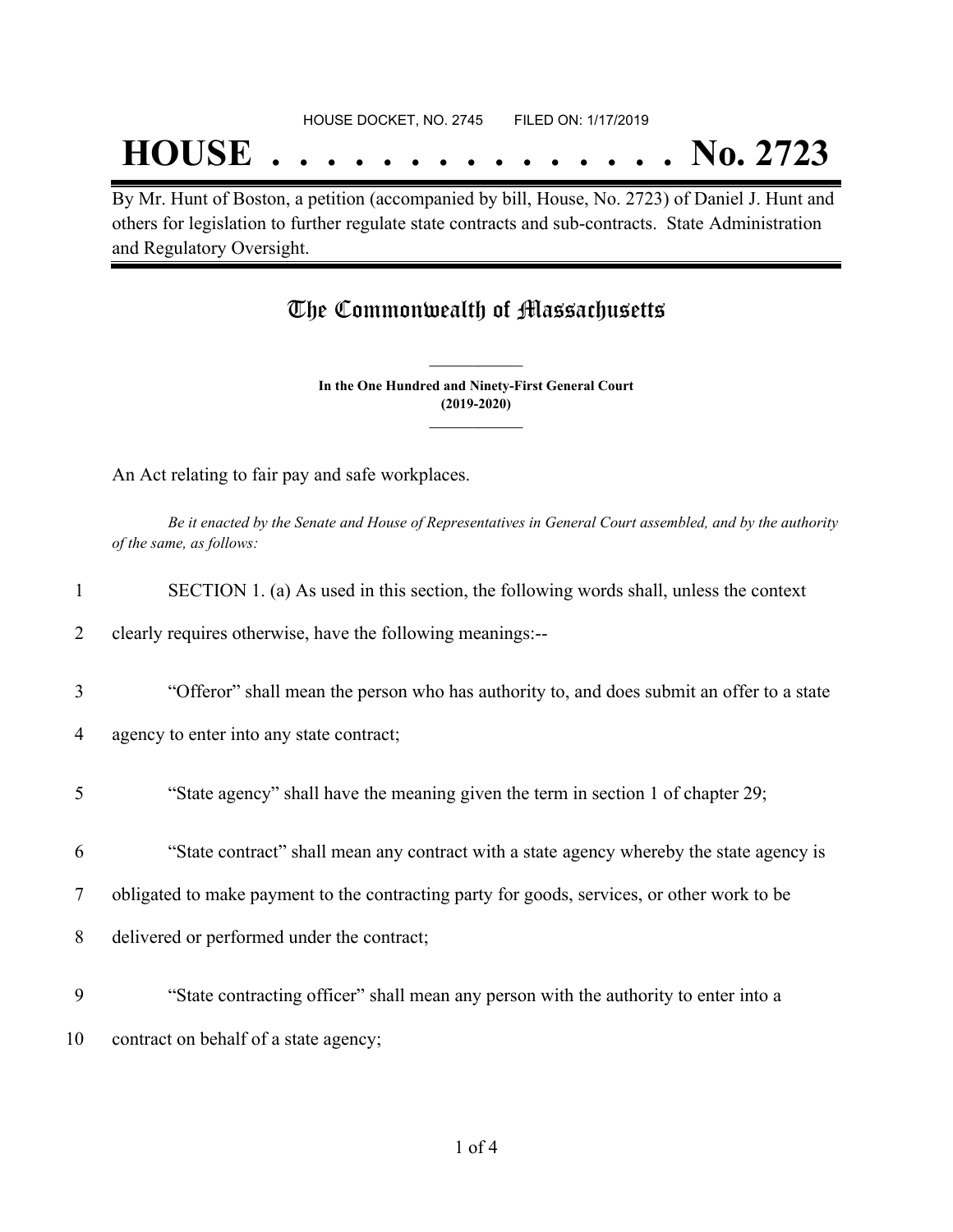| 11 |                       | "Workplace laws" shall mean any regulation, statute, or law that aims to prohibit                  |
|----|-----------------------|----------------------------------------------------------------------------------------------------|
| 12 |                       | discrimination in, or regulate, the workplace that is applicable to a contracting entity;          |
| 13 |                       | (b) All state contracting officers shall ensure that the solicitation for a state contract         |
| 14 | requires the offeror- |                                                                                                    |
| 15 | (1)                   | to represent, to the best of the offeror's knowledge and belief, whether there has                 |
| 16 |                       | been any administrative merits determination, arbitral award or decision, or civil judgment        |
| 17 |                       | rendered against the offeror in the preceding three years for violations of any workplace laws,    |
| 18 |                       | including health and safety standards, wage laws, and civil rights laws; including but not limited |
| 19 | to:                   |                                                                                                    |
| 20 | a.                    | the Fair Labor Standards Act of 1938, 29 U.S.C. 201 et seq.;                                       |
| 21 | $\mathbf b$ .         | the Occupational Safety and Health Act of 1970, 29 U.S.C. 651 et seq.;                             |
| 22 | c.                    | the National Labor Relations Act (29 U.S.C. 151 et seq.;                                           |
| 23 | d.                    | the Family and Medical Leave Act of 1993, 29 U.S.C. 2601 et seq.;                                  |
| 24 | e.                    | Title VII of the Civil Rights Act of 1964, 42 U.S.C. 2000e et seq.;                                |
| 25 | f.                    | The Americans with Disabilities Act of 1990, 42 U.S.C. 12101 et seq.;                              |
| 26 | g.                    | The Age Discrimination in Employment Act of 1967, 29 U.S.C. 621 et seq.;                           |
| 27 | h.                    | The Civil Service Reform Act of 1978;                                                              |
| 28 | i.                    | The Immigration and Nationality Act, 8 U.S.C. 1324b;                                               |
| 29 | $\dot{J}$ .           | Executive Order 11246;                                                                             |

of 4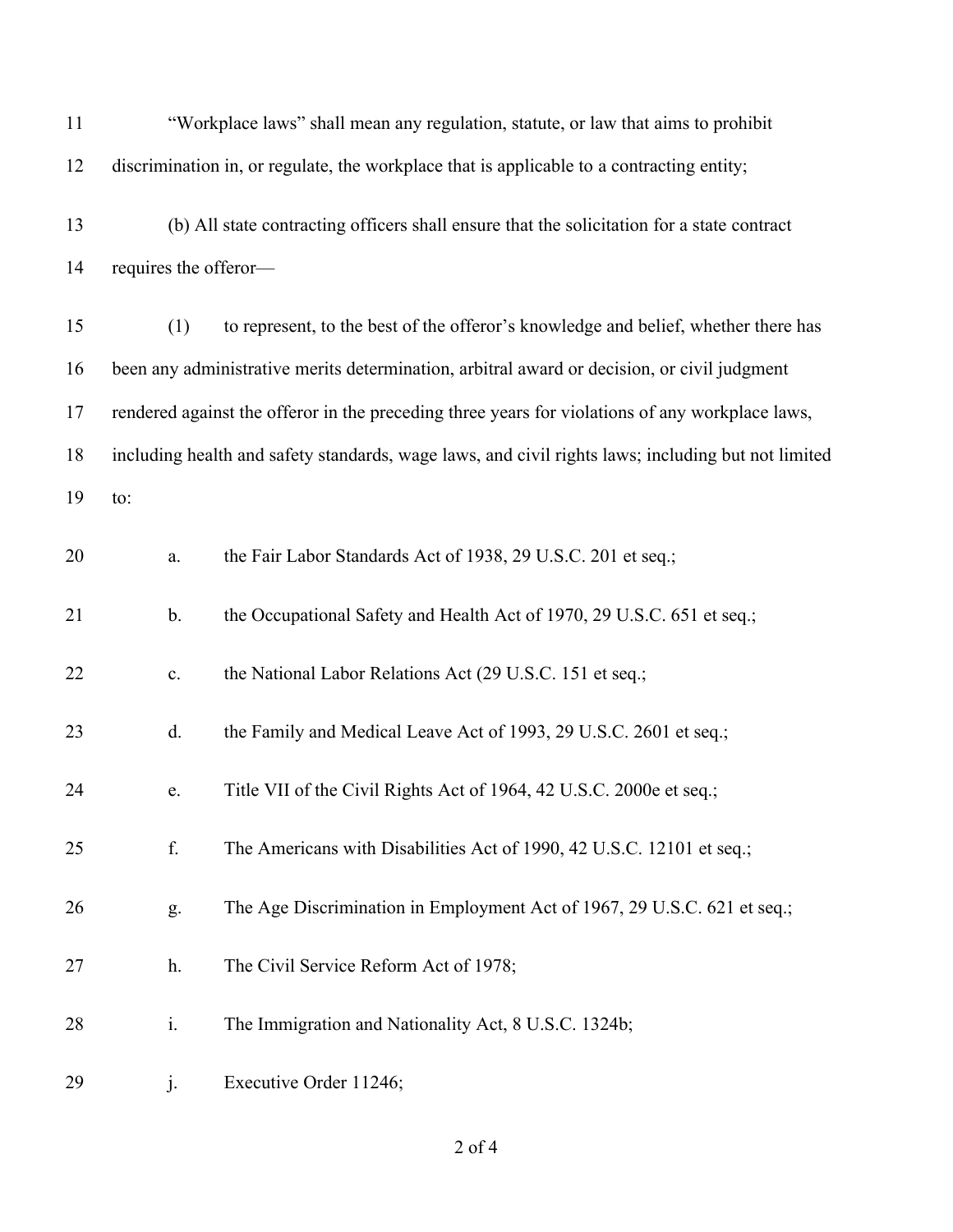| 30 | k.                                                                                              | Section 1981 of the Civil Rights Act of 1966;                                               |  |  |
|----|-------------------------------------------------------------------------------------------------|---------------------------------------------------------------------------------------------|--|--|
| 31 | 1.                                                                                              | Workers Compensation Law,                                                                   |  |  |
| 32 | m.                                                                                              | Title I of the Genetic Nondiscrimination Act;                                               |  |  |
| 33 | n.                                                                                              | Chapter 151B of the General Laws; or                                                        |  |  |
| 34 | 0.                                                                                              | Any other equivalent state or federal law.                                                  |  |  |
| 35 | (2)                                                                                             | to require each subcontractor for state contract to represent to the offeror, to the        |  |  |
| 36 |                                                                                                 | best of the subcontractor's knowledge and belief, whether there has been any administrative |  |  |
| 37 | merits determination, arbitral award or decision, or civil judgment rendered against the        |                                                                                             |  |  |
| 38 | subcontractor in the preceding three years for violations of any such workplace laws, including |                                                                                             |  |  |
| 39 |                                                                                                 | health and safety standards, wage laws, and civil rights laws as enumerated above.          |  |  |
| 40 | (c)                                                                                             | All state contracting officers, in consultation with the Executive Office of Labor          |  |  |
| 41 | and Workforce Development, shall consider information provided by the offeror under Section 1   |                                                                                             |  |  |
| 42 | in determining whether to award a contract.                                                     |                                                                                             |  |  |
| 43 | (d)                                                                                             | The state contracting officer for an awarded contract shall require that the                |  |  |
| 44 | contractor update the information provided under Section 1 every six months. The state          |                                                                                             |  |  |
| 45 | contracting officer, in consultation with the Executive Office of Labor and Workforce           |                                                                                             |  |  |
| 46 | Development, shall determine whether any information provided under this section warrants       |                                                                                             |  |  |
| 47 | corrective action. Such action may include:                                                     |                                                                                             |  |  |
| 48 | (1)                                                                                             | an agreement requiring appropriate remedial measures;                                       |  |  |

(2) compliance assistance;

of 4